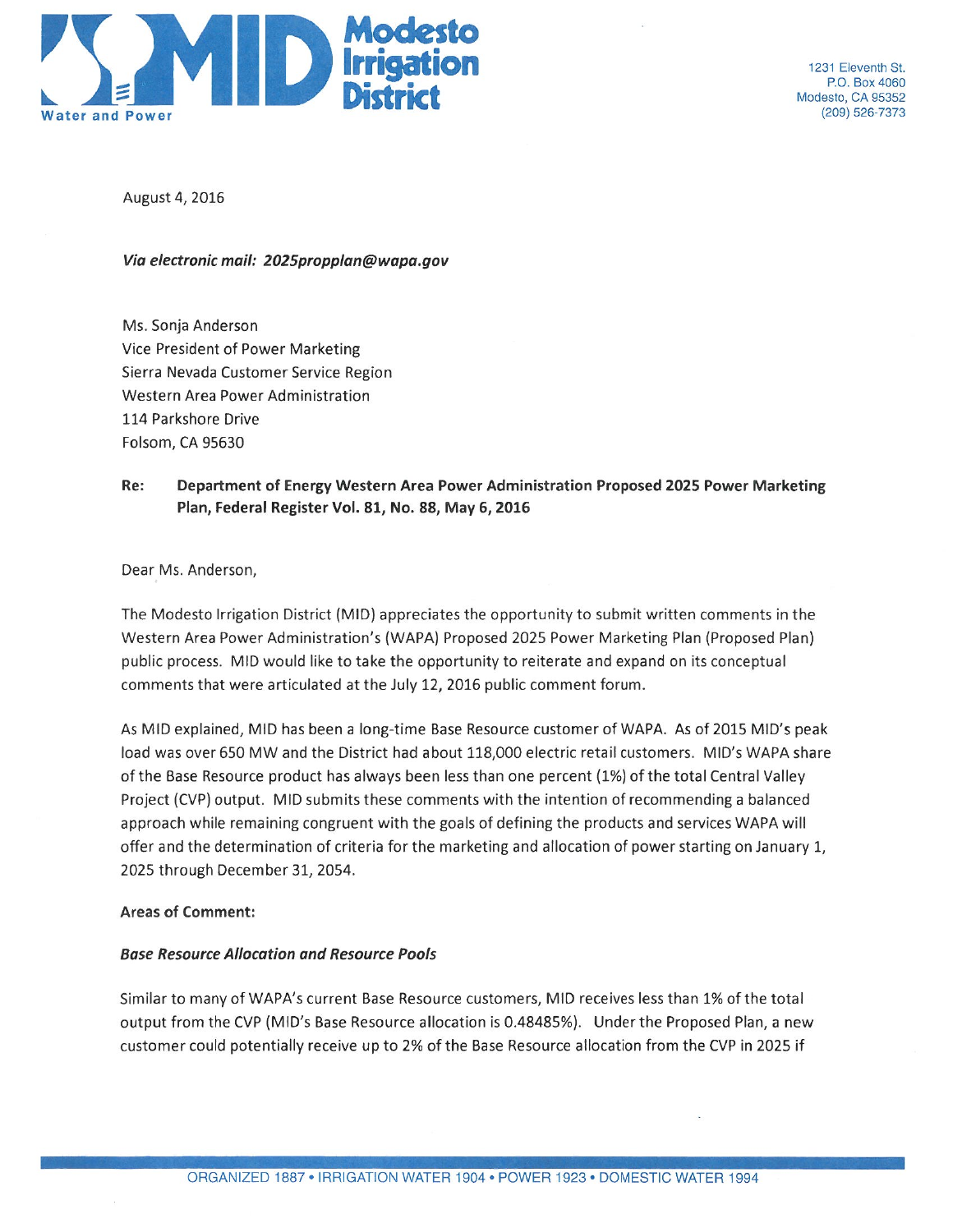additional customers are not available to split that resource pool of Base Resource product.<sup>1</sup> In consideration of the fact that if there aren't enough new customers to fully subscribe to the 2% offering, the remaining share of Base Resource product that is not allocated to a new customer can then be distributed to existing customers ‐ MID and other existing customers could still potentially receive less than 1% of the Base Resource product if several existing customers sign up to receive a share of unsubscribed Base Resource in the resource pool for new customers.

In addition, there are existing customers that receive more than 100% of their load ratio share of the Base Resource product. In order to facilitate a more equitable approach for the creation of resource pool, MID recommends that WAPA create a Base Resource benchmark for existing customers by using the allocation methodology outlined for applicants receiving a resource pool allocation as described under the Proposed Plan.<sup>2</sup> This allocation methodology requires that the allocation for Base Resource product "will be based on applicant's load during the calendar year prior to the Call for Applications or the amount requested, whichever is less." MID supports establishing this load ratio share benchmark to determine which existing customers Base Resource allocations exceed their load ratio share and subjecting only those excess allocations to the 2% reduction to establish the resource pool. Those existing customers whose base resource allocations fall below the benchmark would not be subject to the 2% reduction and would also be eligible for participation in the newly created resource pool. MID believes that this allocation methodology represents a more balanced approach. Additional specific considerations are as follows.

# *Cost Containment of CVP Power*

California has been plagued by drought conditions over the last several years which has resulted in the cost of Base Resource to increase significantly on a dollars per megawatt‐hour basis. Additionally, there have been several Restoration Fund pass-through costs that have dramatically contributed to the cost of WAPA power that have driven the Base Resource cost to a level above the market price of power in California.

As MID commented during the July 12, 2016 public forum, MID supports the comments provided by entities, such as Silicon Valley Power, that focus on the foundation of cost containment. Over the years MID has paid its share of WAPA Base Resource Power Revenue Requirement and its share of the US Bureau of Reclamation (Reclamation) Restoration Fund. The following figure depicts both of these costs on a historical basis. What stands out immediately is that the costs of the Restoration Fund have become more than a third of the cost for the Base Resource product. While MID understands that WAPA's cost recovery mechanisms for the CVP are based on the foundation of recovery for direct project costs through the power revenue requirement, MID asks that WAPA explore further the Central

 $1$  On November 23, 2015, MID submitted comments in support of the two resource pools that WAPA suggested creating in the Proposed Plan. MID continues to support the creation of the proposed 2% and 1% resource pools in 2025 and 2040 respectively with a modification to the process that establishes the resource pool and still allows WAPA to meet the required intention of marketing Federal Power for the WAPA Sierra Nevada Region.<br><sup>2</sup> Section IV.B.4 "Allocation Criteria," pp 27437, Federal Register Vol. 81, No. 88, May 6, 2016.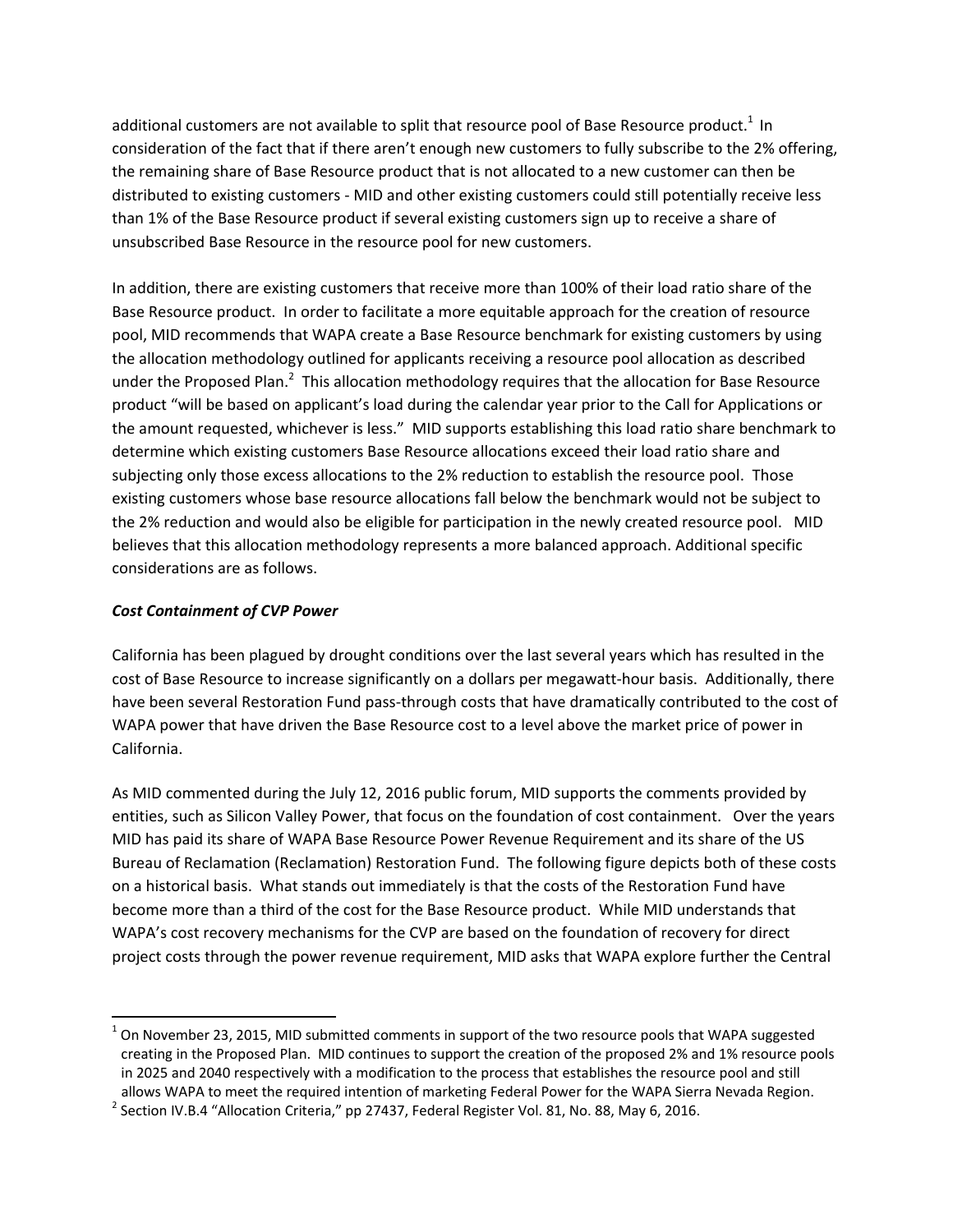Valley Project Improvement Act<sup>3</sup> (CVPIA) costs that are being passed-through by Reclamation before the implementation of the Proposed Plan. Prudent utility rate making requires that sound cost causation principles be applied in all areas when the utility's fiduciary duty is to pay on behalf of its customers.



**WAPA Base Resource**

# *Termination Provisions*

Several customers indicated during the informal and formal comment period that the Proposed Plan suggests a 30‐year term with "take or pay" contract provisions. While WAPA's General Power Contract Provisions (GPCP) do have a termination clause associated with "Change of Rates" that is at most a twoyear period, it is not clear whether the Base Resource customer can indeed terminate the Base Resource contract. The Proposed Plan should provide this clarification. In addition, some comments focused on the inclusion of a one‐year termination notice period provision. While MID understands the driver of the shorter termination notice provision, the clarification of the GPCPs termination provision may provide some relief in the resolution of this item, though it may not be the complete solution. Further, MID would support a process whereby those customers that are intending to terminate their Base Resource contracts make an offering to other remaining Base Resource customers prior to filing a notice to terminate the contract. This would allow the remaining Base Resource customers to elect the level of additional Base Resource product that they would want to take and provide an overall balance of

 <sup>3</sup> Title XXXIV of Public Law 102-575.